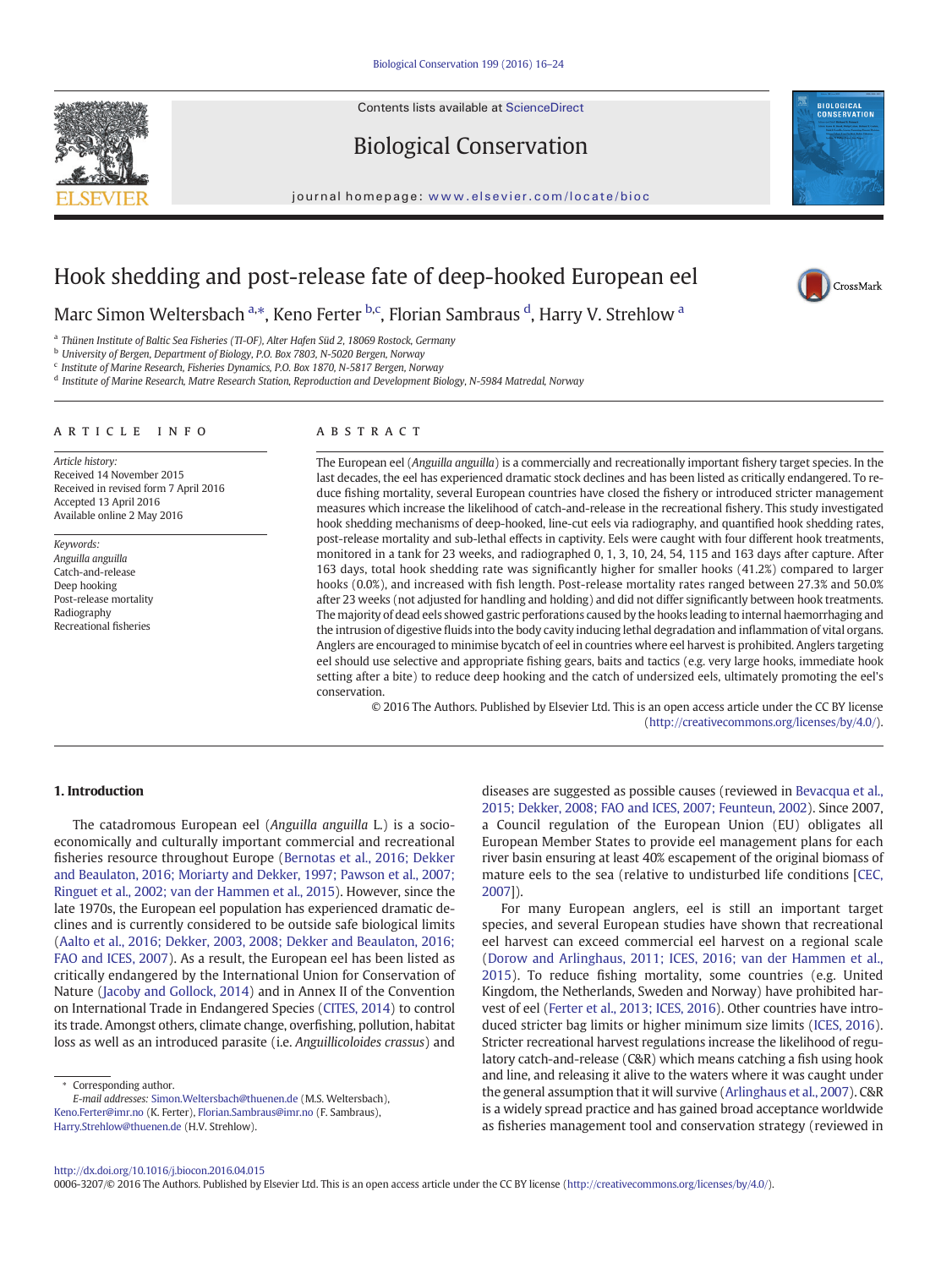<span id="page-1-0"></span>[Arlinghaus et al., 2007; Cooke and Schramm, 2007\)](#page-7-0). A study from the Netherlands revealed high release rates up to 72% for eel resulting in 887,000 released eels in the Netherlands alone ([van der Hammen](#page-8-0) [et al., 2015](#page-8-0)), and there is also evidence for high eel release proportions in other European countries [\(ICES, 2016](#page-8-0)).

Amongst others, anatomical hooking location, specifically deep hooking, has been identified as dominating factor having lethal and sub-lethal effects for a variety of fish species post release (reviewed in [Arlinghaus et al., 2007; Bartholomew and Bohnsack, 2005; Cooke and](#page-7-0) [Wilde, 2007; Hühn and Arlinghaus, 2011; Muoneke and Childress,](#page-7-0) [1994](#page-7-0)). Deep hooking is defined as the hook penetrating the oesophagus, stomach, gills, or other vital tissues or organs beyond the mouth cavity [\(Fobert et al., 2009](#page-7-0)), and is associated with severe injuries and haemorrhaging. Eel anglers are often faced with deep-hooked fish due to the commonly used fishing method (passive bottom fishing with conventional J-style hooks and small live baits at night) and the foraging behaviour of eels (rapid swallowing of the bait) resulting in a difficult bite detection [\(Tesch, 2003;](#page-8-0) MSW, pers. obs.). The question arises what anglers should do when they catch a deep-hooked eel that has to be released (e.g. due to management regulations such as minimum landing sizes). They can either attempt to remove the hook with fingers, pliers or other hook removal devices, or cut the fishing line and leave the hook in place [\(Fobert et al., 2009](#page-7-0)). Hook removal from deephooked eels is very challenging because of the eel's slim, snake-like body shape, the pronounced mucous layer and the extreme agility (all hindering hook localization and removal), and may lead to severe injuries of the eel [\(Tesch, 2003](#page-8-0); MSW, pers. obs.). Several studies have shown that post-release survival is higher when ingested hooks are left in the fish compared to cases where the hook was removed (e.g. [Butcher et al., 2007; Fobert et al., 2009; Grixti et al., 2010; Mason and](#page-7-0) [Hunt, 1967; Tsuboi et al., 2006; Warner, 1979\)](#page-7-0). Moreover, it has been demonstrated that many species are able to shed the embedded hook after cutting the line in the short- to long-term, and that hook degradation occurs due to corrosion processes (reviewed in [Hall et al., 2009](#page-8-0)). Nevertheless, post-release survival and hook shedding rates after cutting the line are highly variable both within and between species, and depend on a variety of factors such as hook style and material, environmental conditions and the functional morphology of the digestive system [\(Broadhurst et al., 2007; DuBois and Pleski, 2007; Hall et al.,](#page-7-0) [2009; McGrath et al., 2009](#page-7-0)). Even if survival is high, fish may still suffer sub-lethal effects such as hindered feeding, impaired growth and fitness, behavioural changes (e.g. [Aalbers et al., 2004; Hall et al., 2009](#page-7-0)) or long-term pathological consequences [\(Borucinska et al., 2002](#page-7-0)) due to hook retention.

According to some anecdotal information from anglers, eels also seem to be able to shed retained hooks (MSW, pers. comm.). However, to the best of our knowledge, no literature describing either hook shedding, post-release mortality or sub-lethal effects of deep hooking in eels or other Anguilliformes exists ([ICES, 2016\)](#page-8-0). Considering the precarious situation of the European eel stock, there is an urgent need for such studies to provide fisheries manager and anglers with better information on the effects of C&R on eel, and with ways to enhance postrelease survival and fish welfare to promote the conservation of the European eel. Therefore, this study aimed to (i) describe hook shedding mechanisms including hook corrosion, (ii) quantify hook shedding rates, and (iii) investigate post-release fate (both sub-lethal effects and mortality) in deep-hooked eels.

#### 2. Material and methods

#### 2.1. Study site and fish capture

The experiment was carried out at the Matre Research Station of the Institute of Marine Research (IMR) in Matre, Norway between May and October 2014. Thirty-two eels were caught using rod and line in lake Hillandsvatnet (60°34.495′N, 5°12.565′E), province Hordaland, southwest Norway from the shoreline at night between the 20th and 22nd of May 2014. Surface water temperatures ranged between 9.8 and 15.0 °C during this period. Fishing methods (angling with a fishing float [bobber] or a sinker at the bottom) and tackle (hook, line and bait) representing common eel angling practice were used to simulate representative angling conditions [\(Tesch, 2003](#page-8-0)). Either large (size #2, 10.0 mm gap width) or small (size #6, 6.8 mm gap width) common offset baitholder style single hooks (Gamakatsu®, Japan, model LS-3113R) were used which consisted of red-lacquer coated carbon steel and had a barb at the hook point and a baitholder barb on the shank (Fig. 1). This hook model was selected as it represents a hook shape commonly used by European eel anglers (MSW, pers. obs.).

Both hook sizes were used in original configuration (with hook and baitholder barbs present; henceforth called: "barbed") and with the barbs pinched down with handheld pliers (henceforth called: "barbless") resulting in four versions of the same hook model. This treatment was chosen to test if the presence or absence of barbs affect hook shedding rates in deep-hooked eels as the use of barbless hooks would be an easy to apply management measure, but only few studies with contrary findings exist ([DuBois and Pleski, 2007; Robert et al., 2012; Stein et al.,](#page-7-0) [2012](#page-7-0)).

All hooks were attached to a 7.0 kg monofilament leader line, and baited with 1–2 live earthworms (Eisenia hortensis). During a bite, each eel was given sufficient time to swallow the bait (1–5 min) to increase the likelihood of deep hooking. After setting the hook, eels were landed immediately and, when deep-hooked (defined as fish hooked beyond the mouth cavity), the line was cut as close as possible to the mouth. Afterwards, each eel was placed individually in a numbered, lockable 10-L bucket filled with fresh lake water. Condition of the fish, occurrence of immediate hook shedding as well as oxygen and water temperature in the buckets were regularly monitored. Holding water was periodically exchanged to ensure an adequate water quality (dissolved oxygen  $\geq 8.0$  mg/L, temperature difference to the lakes' surface water temperature  $\leq 2.0$  °C). Total holding times in the buckets ranged from 3.5 to 9.5 h. Time of capture, hook size and type (barbed or barbless) were recorded for each eel.

# 2.2. Data collection and holding

At the end of each fishing session, the eels were transported to the Matre Research Station (~50 min transportation time). Upon arrival, all eels were anaesthetized using aqueous solution of 2-Phenoxyethanol (1.5 mL/L), length measured (total length [TL] to the nearest cm), weighed, and individually tagged with passive integrated transponder tags (PIT tag; ID 162–8-PM, EURO I.D., Weilerswist, Germany; dimensions: 2.12 mm  $\emptyset \times 9$  mm length) inserted into the posterior abdominal



Fig. 1. Schematic drawings and dimensions of the two hooks (large: size #2 and small: size #6) used in the study. Both hook sizes were used in a barbed (as shown in the figure) and a barbless version (barbs pinched down) resulting in a total of four different treatments.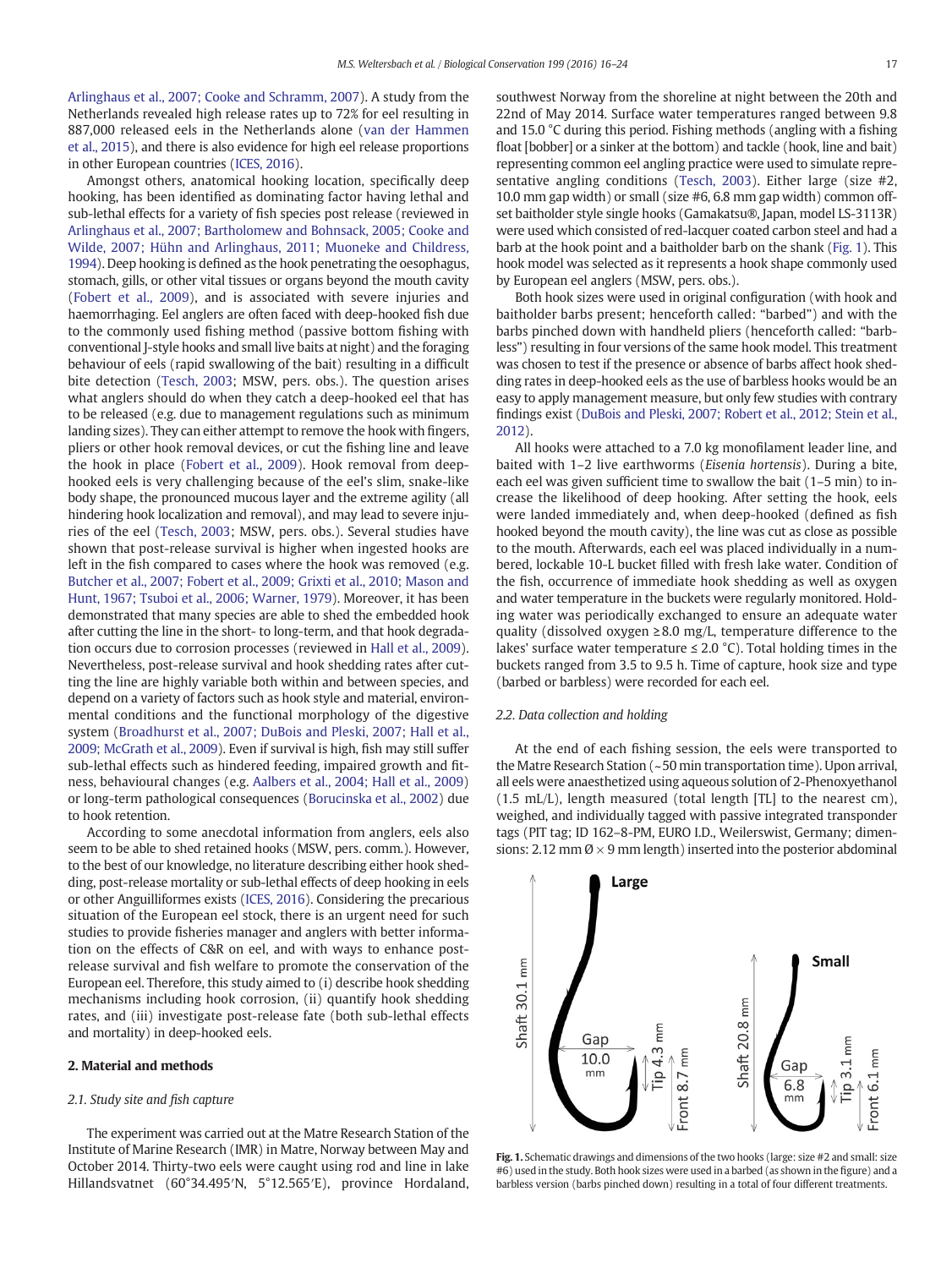<span id="page-2-0"></span>cavity through a surgical incision (1 mm length). The water temperature of the anaesthesia bath was adjusted to the water temperature of the holding buckets to minimise thermal stress. No further adjustment of water quality was conducted as eels are eurytherm and tolerant towards hypoxia and pH disturbances (reviewed in [Wilson, 2013](#page-8-0)). Subsequently, each eel was radiographed (Porta 100 HF, Eickemeyer Medizintechnik für Tierärzte KG, Tuttlingen, Germany) at a distance of 70 cm (40 kV and 10 mAs) onto a  $18 \times 24$  cm rigid cassette, containing an image plate (Dürr Medical, Bietigheim-Bissingen, Germany). The image plate was scanned (CR 35 VET, Dürr Medical Bietigheim-Bissingen, Germany) and the digital image was filtered (bone II) to obtain sharper images before they were saved as high resolution TIFF files (Vet-Exam Plus Software, version 4.14.0.). The TIFF files were further processed (i.e. contrast adjustment, cutting and positioning) using Adobe InDesign and Photoshop CS5. Radiography under anaesthesia was repeated to detect hook shedding and changes of hook position for all surviving eels 1, 3, 10, 24, 54, 115 and 163 days after capture. To minimise handling and disturbance in the holding tank, radiography was conducted for all eels on the same day from radiography day 10 onwards (i.e. the radiography data refer to the 21st of May [median catch date] from day 10). These radiography intervals were chosen to increase the likelihood of observing the hook shedding mechanism as several studies showed that hook shedding in fish most likely occurs within a relatively short time period after release [\(Broadhurst et al., 2007;](#page-7-0) [Bugley and Shepherd, 1991; Diggles and Ernst, 1997; Fobert et al.,](#page-7-0) [2009; Stein et al., 2012\)](#page-7-0).

Between radiography sessions, eels were held in a tank ( $L \times W \times H$ : 1.1  $m \times 1.1$   $m \times 0.65$  m) with a lowered water level (0.3 m) to prevent escapement. The tank was supplied with flow-through freshwater (90 L/h) from a nearby river to hold dissolved oxygen at ambient levels (≥85% saturation, equal to ≥8.1 mg/L dissolved oxygen) and equipped with hiding places. Holding water temperature ranged from 9.1 to 17.7 °C (mean = 13.0 °C, SD =  $\pm$  1.8 °C) and followed natural seasonal fluctuations. Eels were held under a natural light regime but light intensity was decreased by a dark cover to reduce holding stress. As eels have been shown to develop agonistic behaviour in captivity ([Knights, 1987;](#page-8-0) [Peters et al., 1980](#page-8-0)) which can be minimised by high holding densities [\(Peters et al., 1980; Seymour, 1984](#page-8-0)) all eels were kept in one tank to reduce social stress. Condition of the eels, occurrence of mortality and hook shedding as well as holding water parameters were checked daily. Eels were regularly fed with midge larvae (Chironomidae) and earthworms, and the tank was cleaned periodically. The feeding frequency and food quantity were adjusted to the eels' food intake based on the amount of food left in the tank after 24 h.

Eels that died or shed the hook were length measured, weighed and identified by their PIT tag. A comprehensive necropsy was performed to determine potential causes of death, state of hooking injury, physical condition, occurrence of wound infections and location of the hook (if applicable). All eels that survived until the end of the experiment were euthanized (aqueous solution with 5 mL/L 2-Phenoxyethanol), weighed and a similar examination and necropsy was performed. After necropsy, all ingested hooks were removed and, along with previously shed hooks, visually inspected and radiographed to evaluate hook corrosion.

#### 2.3. Data analysis

The unpaired, two-tailed Student's t-test was used to compare the mean TLs of the eels caught on large and small hooks (no separation in barbed and barbless hooks). The distance between the end of the hook eye and the snout of the eel was measured on each X-ray picture to evaluate hook movements in the eel. A hook was classified as "mobile" when the sum of the absolute distances moved was ≥10 mm based on all X-ray pictures of an individual eel, or when the hook was shed. The 10 mm threshold was chosen to minimise the risk that a hook was classified as "mobile" due to biased distance measurements

caused by differences in the perspectives between consecutive X-ray pictures. Subsequently, a two-tailed Fisher's exact test was used to investigate the independence of the hook version on hook movement. In addition, the difference in distance between the hook position from the first and from the last X-ray picture was calculated for all eels that retained hooks classified as "mobile" to evaluate overall changes in the hook position.

Hook corrosion was analysed for all hooks and hook residues that remained in the eels ( $n = 12$ ) during the whole study period. A hook corrosion score (ordinal scale) with four categories ( $0 =$  no corrosion;  $1 =$  slight corrosion,  $2 =$  medium corrosion;  $3 =$  heavy corrosion) was developed. After radiology, each hook was visually classified into one of the four categories. Due to the small sample size, the data was divided into barbed ( $n = 8$ ) and barbless ( $n = 4$ ) hooks and not further by hook size. A non-parametric, unpaired, two-tailed Mann–Whitney-Utest was used to test for significant differences in the corrosion rate between barbed and barbless hooks.

A priori data exploration revealed that quasi-complete separation occurred in the hook shedding data. This situation often occurs in small data sets when a dichotomous or categorical outcome (here: hook shed or not shed) can be nearly perfectly predicted by a linear combination of predictors (in this case caused by the variable "hook type") leading to the non-existence of finite maximum likelihood regression parameter estimates in logistic regression models [\(Albert and](#page-7-0) [Anderson, 1984; Heinze and Schemper, 2002\)](#page-7-0). To cope with this problem, the variable "hook type" was aggregated from four categories (large, barbed; large, barbless; small, barbed and small, barbless) to two categories (large and small hooks) resulting in a new binary variable called "hook size". This approach seemed reasonable as differences of hook shedding rates between barbed and barbless hooks were small (small hooks) or non-existent (large hooks; Table 1). However, a twotailed Fisher's exact test was used to investigate the independence of the presence or absence of barbs (data from all barbless and barbed hooks pooled independently from hook size) on hook shedding. Afterwards, Firth's bias reduced logistic regression approach implemented in the "logistf" package in the software R was applied which has been proven to be a good solution when dealing with separation [\(Firth,](#page-7-0) [1993; Heinze and Schemper, 2002; Heinze, 2006](#page-7-0)). A Firth's bias reduced logistic regression model with a logit link function was fitted to the data using penalized maximum likelihood estimation to describe the relationship between total hook shedding rates within 163 d (binary response variable) and hook size (categorical variable), TL (continuous variable) and the corresponding interaction term. Model selection was based on backward elimination using the second order (corrected) Akaike information criterion  $(AIC<sub>c</sub>)$  for small sample sizes ([Anderson](#page-7-0) [and Burnham, 2002\)](#page-7-0). The comparison between the full (saturated) model and the optimal (reduced) model as well as significance testing of the estimated model coefficients were accomplished using penalized likelihood ratio tests.

A two-tailed Fisher's exact test was used to investigate the independence of the four hook treatments on post-release mortality after 23 weeks.

# Table 1

Summary of eels caught with four different hook versions showing number of fish (n), mean total length (TL in cm)  $\pm$  standard deviation (SD), proportion (%) of hooks classified as "mobile" in the eels (total distance moved ≥10 mm), proportion (%) of eels that shed the hook during the study, and post-release mortality (%) after 23 weeks.

| Hook size and   | n  | Mean TL       | Hooks "mobile" | Hooks shed | Mortality |
|-----------------|----|---------------|----------------|------------|-----------|
| type            |    | $(cm) \pm SD$ | (%)            | (%)        | (%)       |
| Large, barbed   | 10 | $40.9 + 5.5$  | 60.0           | 0.0        | 50.0      |
| Large, barbless | .5 | $42.6 + 5.4$  | 60.0           | 0.0        | 40.0      |
| Small, barbed   | 11 | $39.2 + 4.5$  | 81.8           | 45.5       | 27.3      |
| Small, barbless | 6  | $39.7 + 6.4$  | 66 7           | 33.3       | 50.0      |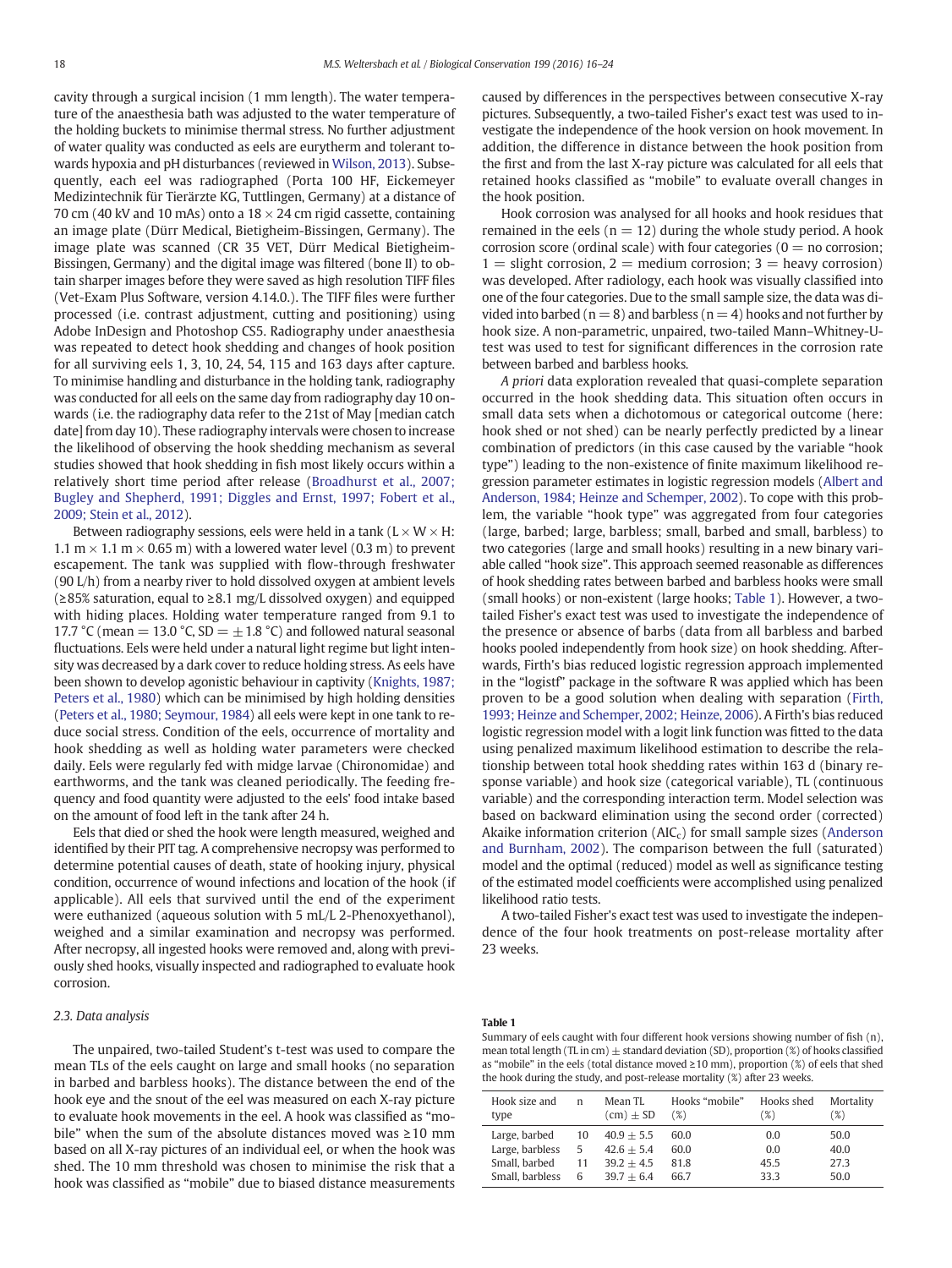<span id="page-3-0"></span>All statistical analyses and calculations were conducted using the software R version 3.2.2 [\(R Core Team, 2015](#page-8-0)), and for all statistical hypotheses testing, significance was evaluated at  $\alpha \leq 0.05$ .

# 3. Results

In total, 32 deep-hooked eels were captured ( $n = 5$  on the 20th,  $n = 15$  on the 21st, and  $n = 12$  on the 22nd of May 2014) and included in the study ([Table 1\)](#page-2-0). Total length of the eels ranged from 31– 50 cm with a slightly, but insignificant, higher mean total length (Student's t-test:  $t = 1.15$ ;  $p > 0.05$ ) for eels caught on large hooks (mean = 41.5 cm, SD =  $\pm$  5.3 cm) compared to small hooks  $(mean = 39.4 cm, SD = \pm 5.0 cm).$ 

# 3.1. Hook shedding mechanism

The visual analysis of the X-ray pictures taken ≤9.5 h after capture revealed that the hooks were located in the pharynx in 9.7% (3 out of 31) of the eels, in the oesophagus in 16.1% (5 out of 31), in the anterior (cardiac) stomach in 29.0% (9 out of 31), and in the posterior (pyloric) stomach and cecum in 45.1% (14 out of 31) of the eels (one eel was excluded from the analysis as it shed the hook before the first X-ray picture was taken). The hook shedding mechanism was not directly observed, however, one eel shed the hook within 2 h of capture suggesting that the hook was most likely regurgitated. Furthermore, no hooks were detected in the lower intestine or near the anus during any radiography session (Fig. 2) or during dissection. Most hook shedding occurred during the first 24 days of holding (71.4% of all shed hooks, 5 out of 7) but two eels shed the hook later between day 24 and 115 [\(Fig. 3\)](#page-4-0).

Hook movement rates ranged from  $60.0\%$  to  $81.8\%$  (overall mean  $=$ 68.8%, 22 out of 32) depending on the hook type ([Table 1](#page-2-0); Fig. 2, eels a and c). Nevertheless, the difference in hook movement rates between the four hook treatments was not significant (Fisher's exact test;  $p > 0.05$ ). The difference between the hook position on the first X-ray picture and on the last X-ray picture was negative in 86.7% (13 out of 15) of the eels that retained hooks classified as "mobile", resulting in a backward movement of the hook in the direction of the posterior stomach and the cecum (e.g. Fig. 2, eel c).

Hook corrosion rates were relatively low as only one hook that broke into two pieces during the study period was categorized as heavily corroded, and was partly shed (Fig. 2, eel b). In general, hook corrosion occurred predominantly in the regions of the points as well as of the barbs (barbed hooks) and where the barbs had been pinched down (barbless hooks [\[Fig. 4\]](#page-4-0)). There was no significant difference between the median hook corrosion rate of barbless (median corrosion score  $=$ 1.5, both hook sizes pooled) and barbed hooks (median corrosion  $score = 1.0$ , both hook sizes pooled) after 23 weeks (Mann–Whitney-U-test:  $W = 21$ ;  $p > 0.05$ ).

# 3.2. Hook shedding rates

The hook shedding rate was 45.5% (5 out of 11 eels) for eels caught on small, barbed hooks and 33.3% (2 out of 6 eels) for eels caught on small, barbless hooks, resulting in an overall hook shedding rate of 41.2% (7 out of 17) for small hooks. In contrast, none of the eels (0 out of 15) caught on either the large, barbed or barbless hooks shed the hook during the study period [\(Table 1](#page-2-0), [Fig. 3](#page-4-0)). Firth's bias reduced logistic regression revealed that a model including hook size and total length without the corresponding interaction term provided the best fit to the hook shedding data (AIC<sub>c full model</sub> =  $-4.8$ ; AIC<sub>c reduced model</sub> =  $-8.2$ ), and that this model explained the data significantly better than a null model including only the intercept (penalized likelihood-ratio test:  $\chi^2 = 13.1$ ; p < 0.01). The model confirmed that the hook shedding



Fig. 2. Lateral radiographs of four deep-hooked eels 1, 24 and 115 d after capture. The white rectangular object is the inserted PIT tag. Eel (a) is an example for an eel that shed the small hook. Eel (b) shows a small hook that broke due to corrosion. Eels (c) and (d) did not shed the hooks (both large hooks) during the study period, but in contrast to eel (d) the hook in eel (c) was "mobile".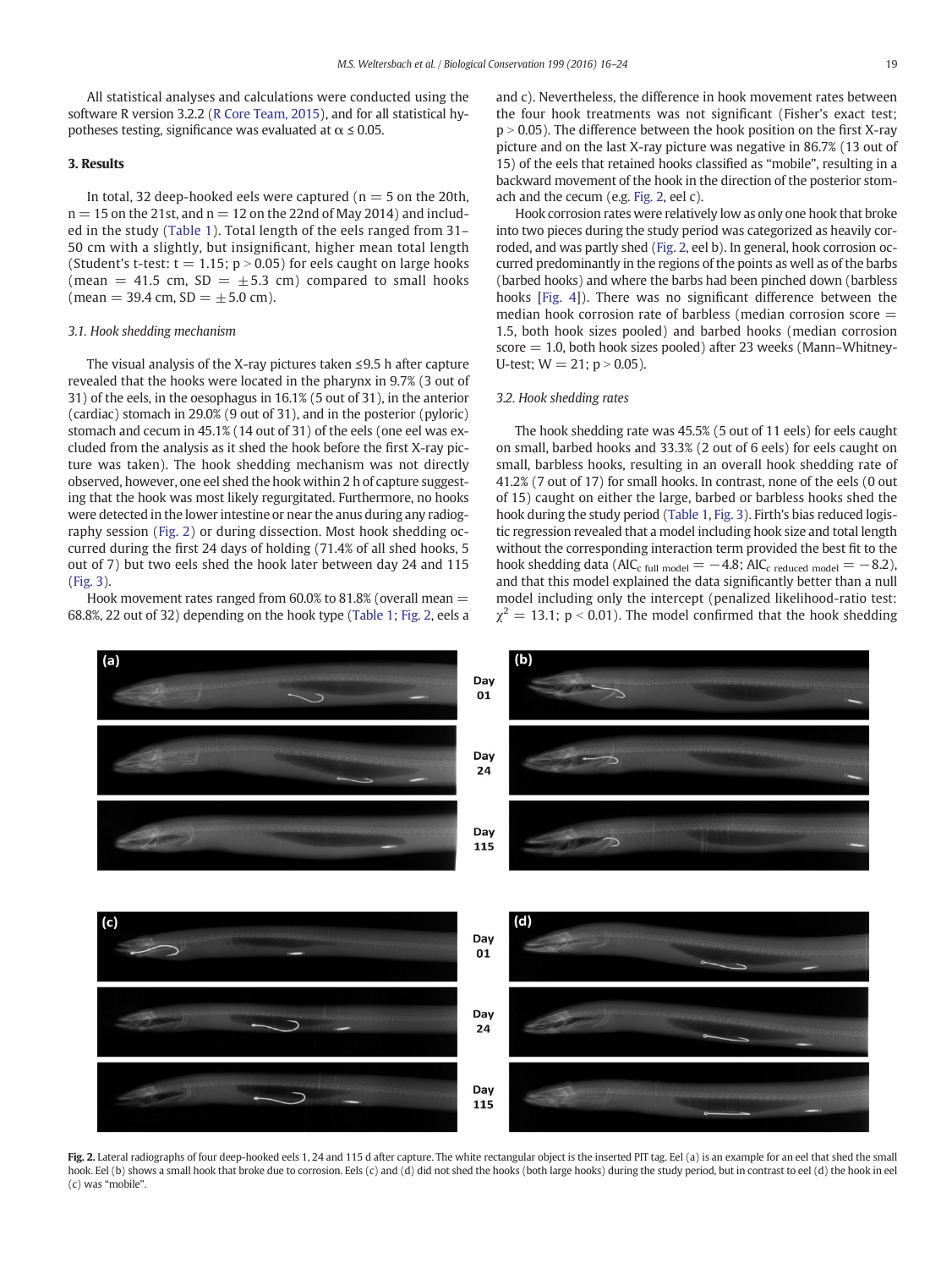<span id="page-4-0"></span>

Fig. 3. Cumulative hook shedding rates (%) of 32 deep-hooked eels for the four hook versions in relation to time after catch (days). Please note that the time after catch is relative to the median catch date (21st of May) from day 10. The x-axis is interrupted three times for better illustration, and the data points of both large hook versions are superimposed on the x-axis.

rate was significantly higher for eels caught on small hooks compared to large hooks (penalized likelihood-ratio test:  $\chi^2 = 11.4$ ; p < 0.001), and increased significantly with increasing total fish length (penalized likelihood-ratio test:  $\chi^2 = 5.2$ ; p < 0.05). Hook shedding rates were independent of the presence or absence of barbs (no separation between hook sizes; Fisher's exact test;  $p > 0.05$ ).

# 3.3. Post-release fate

Only one out of the 32 deep hooked eels (3.1%) died within the first day of capture, but mortality after 23 weeks ranged between 27.3% and 50.0% [\(Table 1](#page-2-0)). Most deaths of eels caught on large hooks occurred within 10 days of capture (85.7%, 6 out of 7), whereas all eels caught on small hooks that died (6 out of 17) did so later during the holding



Fig. 4. Two examples of lateral radiographs of barbed and barbless versions of the small hook model used in the study 1, 12 and 23 weeks after ingestion by eels. Dark notches indicate areas were corrosion has started. Pictures (a) and (d) show no corrosion (corrosion scores  $= 0$ ), pictures (b), (c) and (e) show slight corrosion (corrosion scores  $= 1$ ), and picture (f) shows medium corrosion (corrosion score  $= 2$ ).

period (between days 11 and 113 after capture). The two-tailed Fisher's exact test showed that mortality rates of deep-hooked eels after 23 weeks were independent of the hook versions ( $p > 0.05$ ).

The necropsy of all dead eels showed that ~77% (10 out of 13) of the hooks penetrated the stomach or oesophagus wall leading to holes and ruptures of various size in the gastric wall [\(Fig. 5,](#page-5-0) eels b and c). In some eels, the hooks penetrated trough the gastric wall into muscular tissue (e.g. abdominal wall [[Fig. 5,](#page-5-0) eel b]) and in one eel the hook punctured the kidney. The gastric perforation caused internal haemorrhaging and led to the intrusion of digestive fluids as well as chyme into the coelomic cavity, which led to the accumulation of bloody ascites in the body cavity inducing the degradation and inflammation of vital organs and tissues (e.g. liver and digestive system).

The dissection of all survivors with retained hooks showed that 50% (6 out of 12) of the hooks had penetrated the stomach or oesophagus wall. However, penetration holes were considerably smaller compared to eels that died. In one of these eels, the hook tip was encapsulated with fibrous material. In another eel, the cut fishing line had perforated the oesophagus wall twice and was tangled in the guts. In addition, one eel had developed an inflamed and pervasive hole in the abdominal wall, where the hook had penetrated through the stomach into the abdominal wall. In the surrounding area of this hole, parts of the liver and stomach were adhered to the peritoneum with connective tissue. Four eels out of the 12 eels (33.3%) that had survived with retained hooks showed signs of slight to moderate gastritis or esophagitis ([Fig. 5](#page-5-0), eel a).

All eels that had survived and shed the hook ( $n = 7$ ), did not have any significant macroscopic hooking lesions except for one eel which had a very small hole in the stomach wall.

# 4. Discussion

# 4.1. Hook shedding mechanism

The specific hook shedding mechanism was not observed and remained unclear even though the eels were radiographed periodically. Other studies also failed to investigate the actual hook shedding mechanism indicating that it is most likely a rapid process which is difficult to observe (e.g. [Aalbers et al., 2004; Broadhurst et al., 2007; Hulbert and](#page-7-0) [Engstrom-Heg, 1980; Schill, 1996; Schisler and Bergersen, 1996\)](#page-7-0). However, given the small dimension of the eel's anus, the fact that one eel shed the hook within a few hours of capture and that no hooks were found in the intestine neither during radiology nor during dissection, it is most likely that the hooks were shed orally.

Most hook shedding (~71%) occurred within 24 days of capture but some delayed shedding was also observed (Fig. 3). This result is consistent with other studies showing high hook shedding rates in a relatively short time period  $( $4$  weeks) after release ([Broadhurst et al., 2007;](#page-7-0)$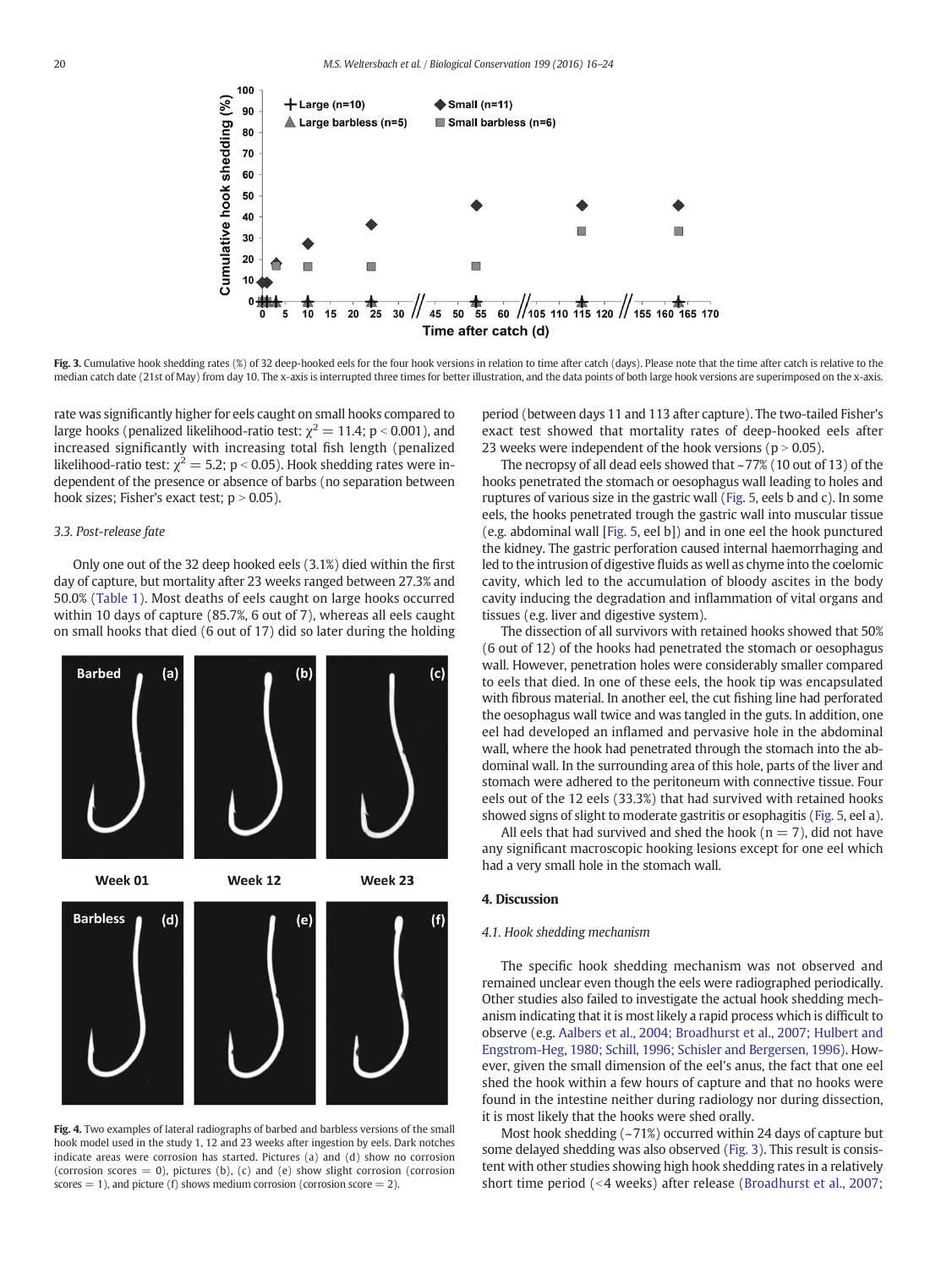<span id="page-5-0"></span>

Fig. 5. Examples of hooking locations in the stomachs of three deep-hooked eels that retained the hooks. The hook in eel (a) did not penetrate the stomach but the stomach shows signs of gastritis. The hook in eel (b) penetrated slightly through the stomach wall into the abdominal wall. Eel (c) shows a large penetration hole in the stomach and the hook (with bait residues) is pushed into the body cavity. The locations of the hooks are encircled with white rings.

[Bugley and Shepherd, 1991; Diggles and Ernst, 1997; Fobert et al., 2009;](#page-7-0) [Stein et al., 2012\)](#page-7-0). The low rates of delayed hook shedding may be explained by the observed overall backward movement of the retained hooks into the posterior stomach and the cecum. In view of the eel's stomach morphology, with the pylorus located in the anterior stomach, the shedding of hooks which passed the anterior part of the stomach could have been aggravated ([Tesch, 2003\)](#page-8-0), although some hooks were also shed from this region (e.g. [Fig. 2](#page-3-0), eel a). [Broadhurst et al. \(2007\)](#page-7-0) also found that most hooks ingested by yellowfin breams (Acanthopagrus australis) were re-orientated in positions less suitable to allow hook shedding through the digestive tract after four weeks of holding. Nonetheless, in contrast to the present study, no significant longitudinal displacement of the hooks was observed. In conclusion, similar to hook shedding rates, hook shedding speed appears to be species-specific as well probably dependent on hook type and material and environmental conditions.

Several studies have shown that hook shedding is significantly promoted by hook corrosion (e.g. [Aalbers et al., 2004; Hall et al., 2009;](#page-7-0) [McGrath et al., 2011a, 2014\)](#page-7-0). However, hook corrosion rates are highly influenced by the hook material (i.e. wire material, diameter, and coating), the environmental conditions (i.e. salinity), and the position of the hook in the digestive system ([Aalbers et al., 2004; Hall et al., 2009;](#page-7-0) [McGrath et al., 2011a, 2011b, 2014\)](#page-7-0). Even though hook corrosion was not quantitatively measured in this study, hook corrosion rates appeared to be relatively low ([Fig. 4\)](#page-4-0) compared to studies conducted in marine and brackish waters [\(Broadhurst et al., 2007; McGrath et al.,](#page-7-0) [2011a, 2011b](#page-7-0)), and could not be considered as important mechanism of hook shedding in the present study. This can probably be attributed to the freshwater holding conditions and the hook material (i.e. the anticorrosive red lacquer coating; [\(Aalbers et al., 2004; McGrath et al.,](#page-7-0) [2011b\)](#page-7-0). Nevertheless, a longer time perspective  $(>23$  weeks), or different hook designs, materials and coatings ([McGrath et al., 2011b](#page-8-0)) may have led to some additional hook shedding. Therefore, the use of other technical measures or modifications regarding the fishing hook, e.g. use of less corrosion-resistant hook materials, narrower wire diameters or the incorporation of predetermined breaking points, could help to increase hook shedding rates due to increased corrosion when dealing with deep-hooked eels ([McGrath et al., 2011b\)](#page-8-0). Though, the utility and angler acceptance of such measures which may lead to new management regulations needs to be evaluated before implementation [\(Dorow et al., 2009\)](#page-7-0).

#### 4.2. Hook shedding rates

The overall hook shedding rate was 22% (7 out of 32 eels) after 23 weeks of holding and falls within the lower range of 0–77% (mean: 42%) for other line-cut, deep-hooked fish (11 different marine and freshwater species) observed ≥4 weeks (reviewed in [Hall et al., 2009;](#page-8-0) complemented by [McGrath et al., 2011a\)](#page-8-0). One possible explanation for the relative low hook shedding rates observed in this study could be the eel's natural diet and functional morphology of the digestive system. Many of the fish with high hook shedding rates feed on hard-bodied prey (e.g. on hard-shelled molluscs) and have a pharyngeal jaw apparatus capable to process hard materials [\(Hall et al., 2009; Helfman et al.,](#page-8-0) [2009\)](#page-8-0). Eels mainly feed on small molluscs, crustaceans and fish, and their buccal morphology does not allow processing very hard food components [\(Tesch, 2003](#page-8-0)). Therefore, eels are incapable to crush the hook before swallowing it.

The hook shedding rate was significantly higher for eels caught on small hooks compared to large hooks. This result differs from two other studies that did not find any significant effect of hook size on hook retention in bluegills (Lepomis macrchirus [\[Robert et al., 2012](#page-8-0)]) and bonefish (Albula vulpes [[Stein et al., 2012](#page-8-0)]). In addition, the likelihood of hook shedding increased significantly with increasing total fish length. [McGrath et al. \(2011a\)](#page-8-0) also found a positive relationship between total fish length and hook shedding rate for yellowfin bream (Acanthopagrus australis). One possible explanation for the observed effects of both factors is the relative high hook-to-gut size ratio compared to other species caused by the serpentinous physique of the eel. [McGrath et al. \(2009, 2011a\)](#page-8-0) argued that fish need to rotate the hook in the digestive system to facilitate hook shedding. This rotation process is easier for smaller hooks as well as for hooks with short shaft and front lengths and for larger fish ([McGrath et al., 2009, 2011a](#page-8-0)). Considering the eel's morphology, the range of total length (31–50 cm) of the eels used in this study and the dimensions of the large hooks [\(Fig. 1\)](#page-1-0), it seems likely that the large hooks were too large to be rotated and shed. Bearing this in mind, one could argue that the use of smaller hooks is preferable to increase hook shedding rates of deep-hooked, line-cut eels. However, the use of small hooks/baits will most likely increase the likelihood of catching and deep hooking undersized eels as smaller hooks/baits are swallowed more easily (e.g. [Alós et al., 2008b; Grixti et al., 2007](#page-7-0)). Thus, very large hooks (i.e. larger than the large hook model used in this study) may be a better choice as they could minimise deep hooking and the catch of undersized eels in the first place ([Alós et al.,](#page-7-0) [2008b; Grixti et al., 2007; Piovano et al., 2010\)](#page-7-0). The effect of the presence or absence of barbs on hook shedding in deep-hooked fish differs between studies, as two studies by [DuBois and Pleski \(2007\)](#page-7-0) and [Robert et al. \(2012\)](#page-8-0) found no effect which is in line with the present study, while a study by [Stein et al. \(2012\)](#page-8-0) showed an accelerated hook shedding process for fish caught on barbless hooks.

Even though temperature and light regime as well as water parameters followed natural fluctuations, hook shedding rates might have been biased due to the holding conditions. For example, holding as well as social stress and associated disturbed behaviour, significant handling due to frequent anaesthesia and radiology may have affected hook shedding. In addition, the absence of specific food (e.g. harder food items such as crustaceans), reduced feeding, and the lack of specific bottom structures and substrate found in the eel's natural environment may have influenced hook shedding [\(Tsuboi et al., 2006\)](#page-8-0). The present hook shedding rates should therefore be validated under more natural conditions (e.g. via mark-recapture studies). Furthermore, only one hook model (offset baitholder style single hook) was used, as this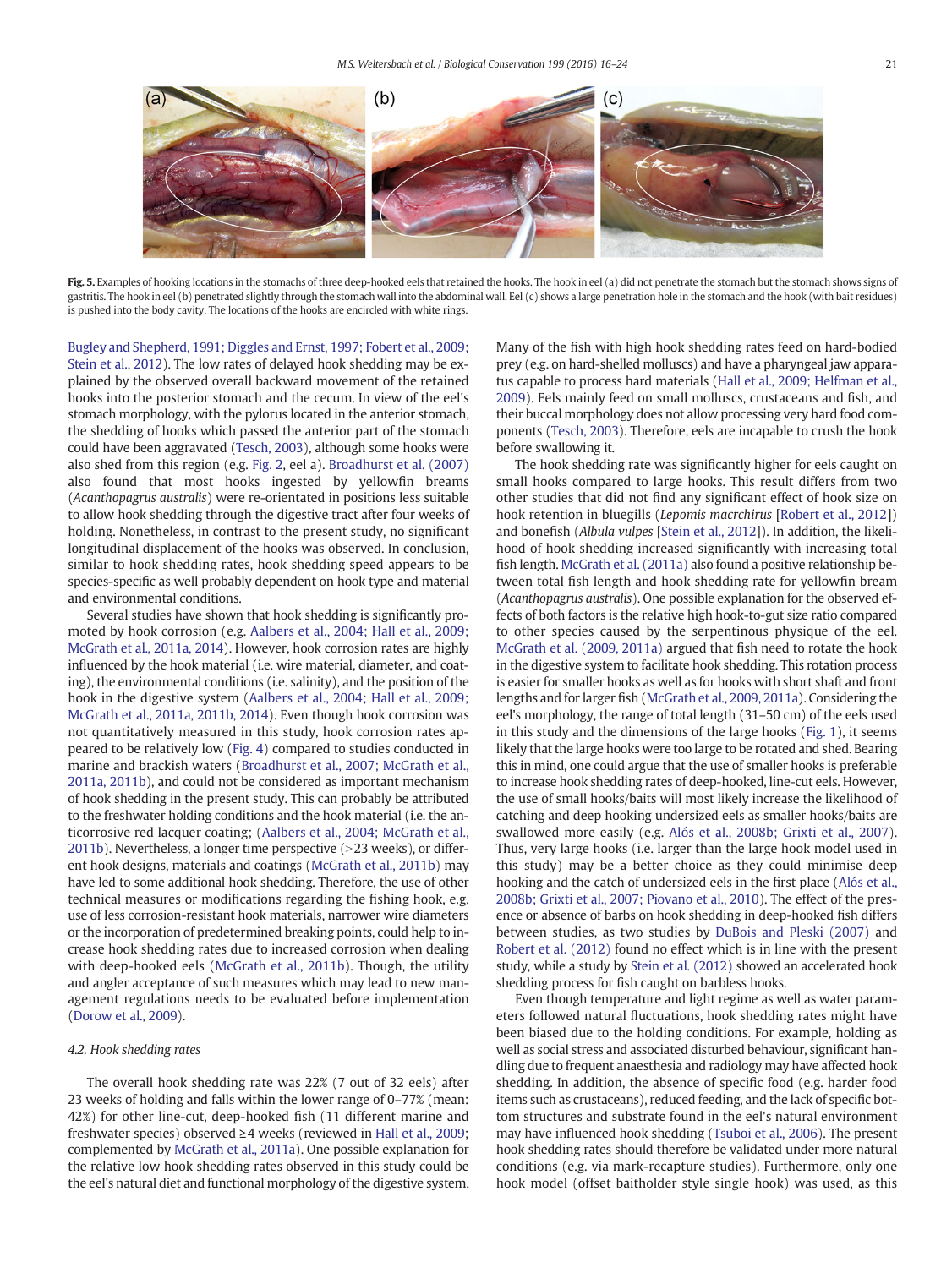hook represents a hook shape which is popular among eel anglers (MSW, pers. obs.). As hook shape can influence hook shedding rates significantly [\(Robert et al., 2012\)](#page-8-0), the present hook shedding rates may not be directly applicable to other hook models used in the recreational eel fishery or fisheries where eels are a common bycatch. However, due to local regulations (i.e. the protection of eels in Norway) the sample size was kept to a minimum and did not allow for the testing of additional factors in the present study. In this context, further studies are needed to assess the effects of different hook styles/shapes (e.g. octopus, single egg or Aberdeen style) on hook shedding in eel.

#### 4.3. Post-release fate

Post-release mortality rates after 23 weeks of holding ranged between 27% and 50% depending on the hook version ([Table 1\)](#page-2-0), and fall within the range of 15–67% for other line-cut deep-hooked fish monitored ≥4 weeks (reviewed in [Hall et al., 2009;](#page-8-0) complemented by [DeBoom et al., 2010; McGrath et al., 2011a, 2014](#page-7-0)). Many studies show that the majority of post-release mortality occurs within a few days after release for a variety of species (reviewed in [Muoneke and](#page-8-0) [Childress, 1994](#page-8-0)). In some cases, this also applies to deep-hooked fish with retained hooks (e.g. [Aalbers et al., 2004; Broadhurst et al., 2007;](#page-7-0) [McGrath et al., 2014; Schill, 1996\)](#page-7-0). However, our results demonstrate that substantial delayed mortality may occur in deep-hooked, line-cut eels, e.g. caused by long-term lethal effects of internal hooking injuries or bacterial infections [\(Fig. 5,](#page-5-0) eel b). Other studies also found significant delayed post-release mortality in line-cut fish (e.g. [DuBois and Pleski,](#page-7-0) [2007; Hall et al., 2009; Mason and Hunt, 1967\)](#page-7-0) suggesting that monitoring periods need to be extended when investigating post-release survival of fish with retained hooks compared to studies dealing with shallow-hooked fish only or studies involving hook removal for deephooked fish.

In the present study, hook version (i.e. hook size and presence or absence of barbs) did not significantly affect mortality rates of deephooked eels. [Robert et al. \(2012\)](#page-8-0) found a positive correlation between hook size and post-release mortality of deep-hooked bluegills (Lepomis macrchirus) but no difference between barbed and barbless hooks. Nevertheless, the monitoring time was short (10 d) and the hooks were manually embedded [\(Robert et al., 2012\)](#page-8-0) which aggravates comparison with the present study. [DuBois and Pleski \(2007\)](#page-7-0) neither found any difference in mortality rates between barbed and barbless hooks for deep-hooked brook trout (Salvelinus fontinalis). Therefore, the potential positive effect of the use of barbless hooks on postrelease survival of deep-hooked fish compared to barbed hooks (reviewed in [Arlinghaus et al., 2007; Bartholomew and Bohnsack,](#page-7-0) [2005; Cooke and Wilde, 2007; Hühn and Arlinghaus, 2011; Muoneke](#page-7-0) [and Childress, 1994\)](#page-7-0) may only play a role when anglers remove or attempt to remove a hook due to shortened handling and air exposure times and less severe hooking injuries, but not when the line is cut [\(Aalbers et al., 2004; Robert et al., 2012](#page-7-0)).

Even though speculative, considering the relatively high proportion of surviving eels with retained hooks that showed internal injuries and inflammations after the 23 weeks holding period, it is most likely that some additional delayed mortality would have occurred later on. In addition, the ingested hooks and their decomposition products may cause sub-lethal long-term consequences negatively influencing the individual fitness of the eels such as impaired feeding ability and growth reduction, disturbance of behaviour and gonadal development, immunosuppression leading to a higher vulnerability to diseases and parasites, and pathological consequences (e.g. the observed gastritis and oesophagitis in some eels [\[Fig. 5](#page-5-0), eel a]; [Borucinska et al., 2002;](#page-7-0) [Broadhurst et al., 2007; DuBois and Pleski, 2007; Hall et al., 2009;](#page-7-0) [Margenau, 2007; McGrath et al., 2011a, 2014; Robert et al., 2012](#page-7-0)).

Particular caution should be exercised when assessing the observed mortality rates as no control group was included in this study. A control group was not included to minimise the number of eels used in this study considering the protection of eels in Norway. As the aim was to compare mortality rates between treatments but not to estimate absolute mortality rates given the significant handling and unnatural holding conditions, omission of a control group may be justified [\(Pollock](#page-8-0) [and Pine, 2007\)](#page-8-0). Therefore, mortality rates are likely to be biased (e.g. due to intensive handling, radiographing, tagging and holding in captivity) as known from containment-based post-release mortality studies and should only be compared between hook versions ([Pollock and](#page-8-0) [Pine, 2007\)](#page-8-0). Future studies should, therefore, investigate post-release mortality of eels and sub-lethal effects of the C&R process in their natural environment by using mark-recapture or biotelemetry studies [\(Donaldson et al., 2008; Pollock and Pine, 2007\)](#page-7-0). These studies need to be carefully designed to best represent common eel angling practice (i.e. representing common eel angling methods and tackle) and should cover various ecosystems and parameters allowing the provision of reliable post-release mortality estimates which are urgently needed for stock assessment ([ICES, 2016](#page-8-0)). In this context, it would also be important to assess if line cutting of deep-hooked eels also results in reduced post-release mortality compared to hook removal as it has been shown for several other species (e.g. [Butcher et al., 2007; Fobert et al., 2009;](#page-7-0) [Grixti et al., 2010; Mason and Hunt, 1967; Tsuboi et al., 2006; Warner,](#page-7-0) [1979\)](#page-7-0). Sub-lethal consequences of C&R and hook retention in eel should be investigated by using physiological indicators e.g. cortisol and glucose levels from blood samples [\(Broadhurst et al., 2007; Cooke et al.,](#page-7-0) [2013; Fobert et al., 2009; Wilson, 2013](#page-7-0)). Growth reduction due to impaired feeding caused by hook retention should be investigated under more natural conditions. In the present study, a mean weight loss of 16.7% was observed for eels that survived with retained hooks, but considering the lack of a control group and the substantial handling in this study, it remains unclear if the weight loss was due to the retained hooks or the experimental conditions.

In addition, future research should focus on what anglers can do a priori to minimise the catch of undersized eels or the occurrence of deep hooking as this would be the most effective strategy to reduce post-release mortality. Circle hooks may be an appropriate tool to minimise deep hooking and associated mortality but catch efficiency is species- and fishery-specific and needs to be tested to achieve angler acceptance ([Cooke and Suski, 2004; Cooke et al., 2012](#page-7-0)). Furthermore, the effects of hook and bait type commonly used by eel anglers on fish size selectivity should be investigated to provide information on how terminal gear modifications and bait choice can limit deep hooking and the catch of undersized eels.

#### 4.4. Conclusion and implications

The present findings provide first information on hook shedding and post-release fate of deep-hooked eels for anglers and fisheries managers, and may help to develop best practice guidelines to reduce post-release mortality rates in the recreational eel fishery contributing to the conservation of the European eel. Furthermore, the study provides first insights on the effects of C&R for other closely related species such as the endangered American or Japanese eel (Anguilla rostrata and Anguilla japonica) and new information on hook shedding in fish in general. Considering the precarious stock status of the European eel, there is an urgent need to minimise post-release mortality in the recreational eel fishery to promote stock recovery.

In general, the present findings suggest that deep-hooked eels have only limited capabilities to shed hooks after the line has been cut. The hook shedding rates were variable and mainly influenced by the size of the hook and total fish length, suggesting that a substantial amount of recreationally released eels may not be able to shed the hook, leading to sub-lethal and lethal effects. The best way to prevent such negative effects is to minimise the catch of undersized or unwanted fish, and to minimise hooking injures (i.e. deep hooking and bleeding) by using selective and appropriate fishing methods, terminal gear types and baits from the outset (e.g. [Alós et al., 2008a, 2008b; Cerdà et al., 2010;](#page-7-0)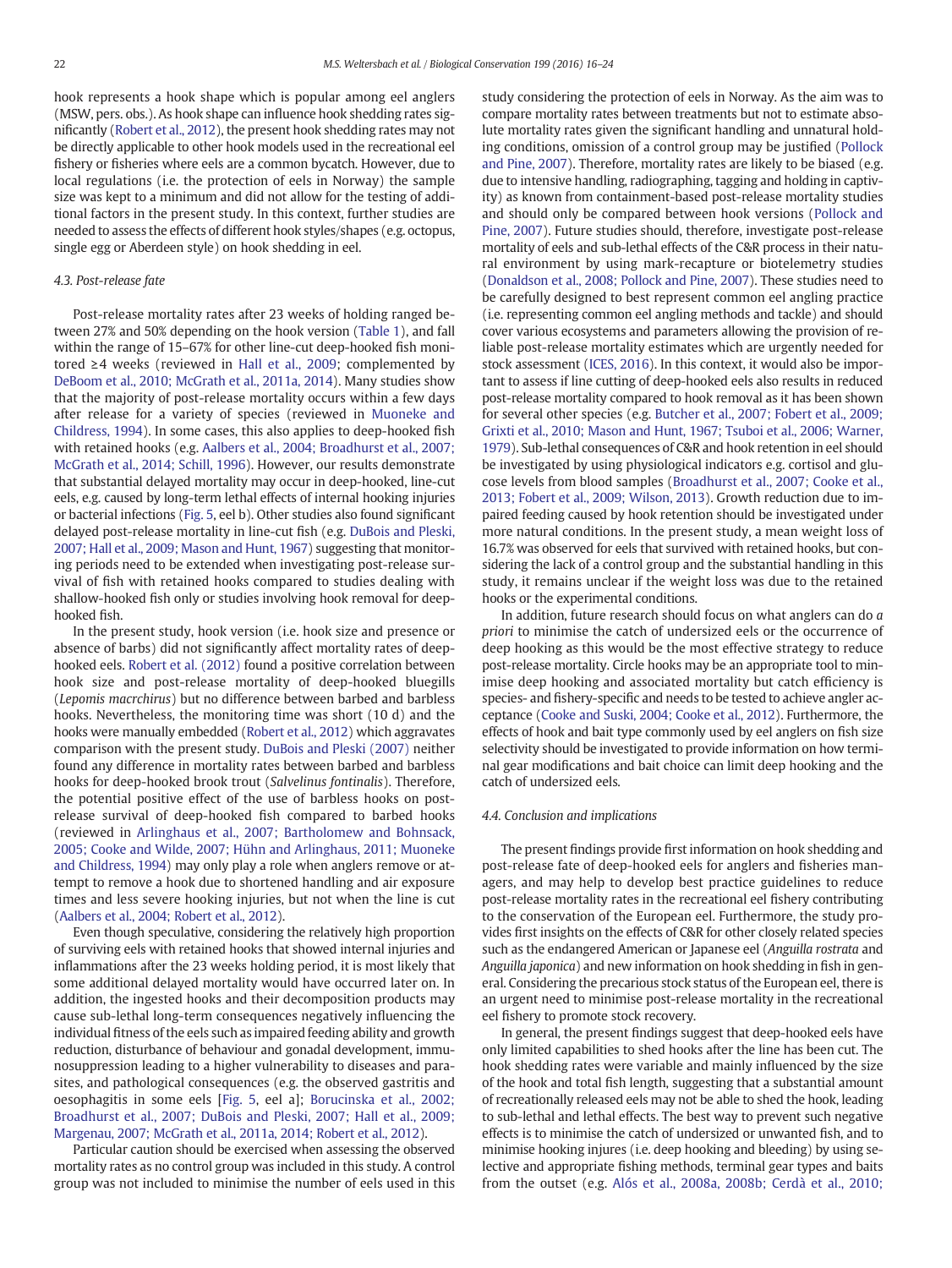<span id="page-7-0"></span>Grixti et al., 2007). Eel anglers may decrease the catch of undersized eels by using only very large hooks which are more difficult to ingest (Alós et al., 2008b; Grixti et al., 2007; Piovano et al., 2010). However, considering the observed adverse effect of larger hooks on hook shedding and taking into account that also small eels are capable to ingest relatively large hooks the positive effect of using larger hooks only becomes visible for hooks with a gap width  $\geq 11$  mm (MSW, unpublished data). As the proportion of fish prey in the eel's diet increases significantly with increasing fish size, the use of larger bait fish instead of invertebrates (e.g. earthworms) as bait appears to be a potential option to reduce the catch of undersized eels (reviewed in [Tesch, 2003](#page-8-0)). Furthermore, eel anglers should be encouraged to fish with tight lines to facilitate bite detection and to set the hook as fast as possible after the fish has taken the bait to minimise deep hooking (Grixti et al., 2007; Schill, 1996). In addition, proper leader material should be used to mitigate line breaking and escapement of eels with retained hooks ([Tesch,](#page-8-0) [2003\)](#page-8-0). Finally, considering the relatively low hook shedding rates and high mortality, anglers are encouraged to adjust their angling practices to minimise bycatch of eel when eel harvest is prohibited.

#### 5. Ethics statement

The experiment was carried out in accordance with the Norwegian regulation on animal experimentation (Forskrift om forsøk med dyr), and the experimental protocol was approved by the Norwegian animal research authority (Forsøksdyrutvalget; ID 6229). As eel is a protected species in Norway, a certificate of exemption to fish eel in Hillandsvatnet was provided by the Norwegian Environment Agency.

#### Acknowledgements

This study has been funded by the Institute of Marine Research and the University of Bergen. The authors are grateful to the staff of the Matre Research Station for the practical and logistic support and the provision of equipment for the experiment. In particular, the authors would like to thank Per Gunnar Fjelldal for practical support. The authors are also grateful to Endre Hopland for providing advice on good fishing spots for eel. Moreover, the authors thank Annemarie Schütz for helping with graphical design. The authors also thank three anonymous reviewers for providing constructive feedback on an earlier version of this manuscript. KF has been funded by the University of Bergen and the tourist fishing project ("Kartlegging av turistfiske") through the Coastal Zone Ecosystem Program at the Institute of Marine Research, and FS by the Institute of Marine Research. MSW and HVS have been co-funded by the European Commission's Data Collection Framework (DCF). Open Access was funded by the Duurzaam Paling Fonds (Eel Stewardship Fund).

#### References

- Aalbers, S.A., Stutzer, G.M., Drawbridge, M.A., 2004. [The effects of catch-and-release an](http://refhub.elsevier.com/S0006-3207(16)30151-3/rf0005)[gling on the growth and survival of juvenile white seabass captured on offset circle](http://refhub.elsevier.com/S0006-3207(16)30151-3/rf0005) [and J-type hooks. N. Am. J. Fish Manag. 24, 793](http://refhub.elsevier.com/S0006-3207(16)30151-3/rf0005)–800.
- Aalto, E., Capoccioni, F., Terradez Mas, J., Schiavina, M., Leone, C., De Leo, G., Ciccotti, E., 2016. [Quantifying 60 years of declining European eel \(](http://refhub.elsevier.com/S0006-3207(16)30151-3/rf0010)Anguilla anguilla L., 1758) fi[shery yields in Mediterranean coastal lagoons. ICES J. Mar. Sci. 73, 101](http://refhub.elsevier.com/S0006-3207(16)30151-3/rf0010)–110.
- Albert, A., Anderson, J.A., 1984. [On the existence of maximum likelihood estimates in](http://refhub.elsevier.com/S0006-3207(16)30151-3/rf0015) [logistic regression models. Biometrika 71, 1](http://refhub.elsevier.com/S0006-3207(16)30151-3/rf0015)–10.
- Alós, J., Cerdà, M., Deudero, S., Grau, A.M., 2008a. Infl[uence of hook size and type on short](http://refhub.elsevier.com/S0006-3207(16)30151-3/rf0020)[term mortality, hooking location and size selectivity in a Spanish recreational](http://refhub.elsevier.com/S0006-3207(16)30151-3/rf0020) fishery. [J. Appl. Ichthyol. 24, 658](http://refhub.elsevier.com/S0006-3207(16)30151-3/rf0020)–663.
- Alós, J., Palmer, M., Grau, A.M., Deudero, S., 2008b. [Effects of hook size and barbless hooks](http://refhub.elsevier.com/S0006-3207(16)30151-3/rf0025) [on hooking injury, catch per unit effort, and](http://refhub.elsevier.com/S0006-3207(16)30151-3/rf0025) fish size in a mixed-species recreational fi[shery in the western Mediterranean Sea. ICES J. Mar. Sci. 65, 899](http://refhub.elsevier.com/S0006-3207(16)30151-3/rf0025)–905.
- Anderson, D.R., Burnham, K., 2002. [Avoiding pitfalls when using information-theoretic](http://refhub.elsevier.com/S0006-3207(16)30151-3/rf0030) [methods. J. Wildl. Manag. 66, 912](http://refhub.elsevier.com/S0006-3207(16)30151-3/rf0030)–918.
- Arlinghaus, R., Cooke, S.J., Lyman, J., Policansky, D., Schwab, A., Suski, C., Sutton, S.G., Thorstad, E.B., 2007. [Understanding the complexity of catch-and-release in recrea](http://refhub.elsevier.com/S0006-3207(16)30151-3/rf0035)tional fi[shing: an integrative synthesis of global knowledge from historical, ethical,](http://refhub.elsevier.com/S0006-3207(16)30151-3/rf0035) [social, and biological perspectives. Rev. Fish. Sci. 15, 75](http://refhub.elsevier.com/S0006-3207(16)30151-3/rf0035)–167.
- Bartholomew, A., Bohnsack, J.A., 2005. [A review of catch-and-release angling mortality](http://refhub.elsevier.com/S0006-3207(16)30151-3/rf0040) [with implications for no-take reserves. Rev. Fish Biol. Fish. 15, 129](http://refhub.elsevier.com/S0006-3207(16)30151-3/rf0040)–154.
- Bernotas, P., Vetemaa, M., Saks, L., Eschbaum, R., Verliin, A., Järvalt, A., 2016. [Dynamics of](http://refhub.elsevier.com/S0006-3207(16)30151-3/rf0045) [European eel landings and stocks in the coastal waters of Estonia. ICES J. Mar. Sci. 73,](http://refhub.elsevier.com/S0006-3207(16)30151-3/rf0045) [84](http://refhub.elsevier.com/S0006-3207(16)30151-3/rf0045)–90.
- Bevacqua, D., Melia, P., Gatto, M., De Leo, G.A., 2015. [A global viability assessment of the](http://refhub.elsevier.com/S0006-3207(16)30151-3/rf0050) [European eel. Glob. Chang. Biol. 21, 3323](http://refhub.elsevier.com/S0006-3207(16)30151-3/rf0050)–3335.
- Borucinska, J., Kohler, N., Natanson, L., Skomal, G., 2002. [Pathology associated with](http://refhub.elsevier.com/S0006-3207(16)30151-3/rf0055) retained fi[shing hooks in blue sharks,](http://refhub.elsevier.com/S0006-3207(16)30151-3/rf0055) Prionace glauca (L.), with implications for [their conservation. J. Fish Dis. 25, 515](http://refhub.elsevier.com/S0006-3207(16)30151-3/rf0055)–521.
- Broadhurst, M.K., Butcher, P.A., Brand, C.P., Porter, M., 2007. [Ingestion and ejection of](http://refhub.elsevier.com/S0006-3207(16)30151-3/rf0060) [hooks: effects on long-term health and mortality of angler-caught yellow](http://refhub.elsevier.com/S0006-3207(16)30151-3/rf0060)fin bream Acanthopagrus australis[. Dis. Aquat. Org. 74, 27](http://refhub.elsevier.com/S0006-3207(16)30151-3/rf0060)–36.
- Bugley, K., Shepherd, G., 1991. [Management briefs: effect of catch-and-release angling on](http://refhub.elsevier.com/S0006-3207(16)30151-3/rf0065) [the survival of black sea bass. N. Am. J. Fish Manag. 11, 468](http://refhub.elsevier.com/S0006-3207(16)30151-3/rf0065)–471.
- Butcher, P.A., Broadhurst, M.K., Reynolds, D., Reid, D.D., Gray, C.A., 2007. [Release method](http://refhub.elsevier.com/S0006-3207(16)30151-3/rf0070) [and anatomical hook location: effects on short-term mortality of angler-caught](http://refhub.elsevier.com/S0006-3207(16)30151-3/rf0070) Acanthopagrus australis and Argyrosomus japonicus[. Dis. Aquat. Org. 74, 17](http://refhub.elsevier.com/S0006-3207(16)30151-3/rf0070)–26.
- CEC, 2007. [Council regulation \(EC\) No. 1100/2007 of 18 September 2007 establishing](http://refhub.elsevier.com/S0006-3207(16)30151-3/rf0075) [measures for the recovery of the stock of European eel. Off. J. Eur. Union 248, 17](http://refhub.elsevier.com/S0006-3207(16)30151-3/rf0075)–23.
- Cerdà, M., Alós, J., Palmer, M., Grau, A.M., Riera, F., 2010. [Managing recreational](http://refhub.elsevier.com/S0006-3207(16)30151-3/rf0080) fisheries [through gear restrictions: The case of limiting hook size in the recreational](http://refhub.elsevier.com/S0006-3207(16)30151-3/rf0080) fishery [from the Balearic Islands \(NW Mediterranean\). Fish. Res. 101, 146](http://refhub.elsevier.com/S0006-3207(16)30151-3/rf0080)–155.
- CITES, 2014. Convention on international trade in endangered species of wild fauna and flora, Appendices I, II and III. Available at: [www.cites.org](http://www.cites.org) (last accessed 13.01.2016).
- Cooke, S.J., Schramm, H.L., 2007. [Catch-and-release science and its application to conser](http://refhub.elsevier.com/S0006-3207(16)30151-3/rf0090)[vation and management of recreational](http://refhub.elsevier.com/S0006-3207(16)30151-3/rf0090) fisheries. Fish. Manag. Ecol. 14, 73–79.
- Cooke, S.J., Suski, C.D., 2004. [Are circle hooks an effective tool for conserving marine and](http://refhub.elsevier.com/S0006-3207(16)30151-3/rf0095) [freshwater recreational catch-and-release](http://refhub.elsevier.com/S0006-3207(16)30151-3/rf0095) fisheries? Aquat. Conserv. 14, 299–326.
- Cooke, S.J., Wilde, G.R., 2007. [The Fate of Fish Released by Recreational Anglers. In:](http://refhub.elsevier.com/S0006-3207(16)30151-3/rf0100) [Kennelly, S.J. \(Ed.\), By-Catch Reduction in the World's Fisheries. Springer, The](http://refhub.elsevier.com/S0006-3207(16)30151-3/rf0100) [Netherlands, pp. 181](http://refhub.elsevier.com/S0006-3207(16)30151-3/rf0100)–234.
- Cooke, S.J., Nguyen, V.M., Murchie, K.J., Danylchuk, A.J., Suski, C.D., 2012. [Scienti](http://refhub.elsevier.com/S0006-3207(16)30151-3/rf0105)fic and [stakeholder perspectives on the use of circle hooks in recreational](http://refhub.elsevier.com/S0006-3207(16)30151-3/rf0105) fisheries. Bull. [Mar. Sci. 88, 395](http://refhub.elsevier.com/S0006-3207(16)30151-3/rf0105)–410.
- Cooke, S.J., Donaldson, M.R., O'Connor, C.M., Raby, G.D., Arlinghaus, R., Danylchuk, A.J., Hanson, K.C., Hinch, S.G., Clark, T.D., Patterson, D.A., Suski, C.D., 2013. [The physiolog](http://refhub.elsevier.com/S0006-3207(16)30151-3/rf0110)[ical consequences of catch-and-release angling: perspectives on experimental design,](http://refhub.elsevier.com/S0006-3207(16)30151-3/rf0110) [interpretation, extrapolation and relevance to stakeholders. Fish. Manag. Ecol. 20,](http://refhub.elsevier.com/S0006-3207(16)30151-3/rf0110) [268](http://refhub.elsevier.com/S0006-3207(16)30151-3/rf0110)–287.
- DeBoom, C.S., VanLandeghem, M.M., Wahl, D.H., Siepker, M.J., 2010. [Effects of four hook](http://refhub.elsevier.com/S0006-3207(16)30151-3/rf0115) [removal techniques on feeding, growth, and survival of deeply hooked largemouth](http://refhub.elsevier.com/S0006-3207(16)30151-3/rf0115) [bass. N. Am. J. Fish Manag. 30, 956](http://refhub.elsevier.com/S0006-3207(16)30151-3/rf0115)–963.
- Dekker, W., 2003. [Did lack of spawners cause the collapse of the European eel,](http://refhub.elsevier.com/S0006-3207(16)30151-3/rf0120) Anguilla anguilla[? Fish. Manag. Ecol. 10, 365](http://refhub.elsevier.com/S0006-3207(16)30151-3/rf0120)–376.
- Dekker, W., 2008. [Coming to grips with the eel stock slip-sliding away. In: Schechter,](http://refhub.elsevier.com/S0006-3207(16)30151-3/rf0125) [M.G., Leonard, N.J. \(Eds.\), International Governance of Fisheries Ecosystems: Learning](http://refhub.elsevier.com/S0006-3207(16)30151-3/rf0125) [From the Past, Finding Solutions for the Future. American Fishery Society, Bethesda,](http://refhub.elsevier.com/S0006-3207(16)30151-3/rf0125) [Maryland, U.S., pp. 335](http://refhub.elsevier.com/S0006-3207(16)30151-3/rf0125)–355.
- Dekker, W., Beaulaton, L., 2016. [Climbing back up what slippery slope? Dynamics of the](http://refhub.elsevier.com/S0006-3207(16)30151-3/rf0130) [European eel stock and its management in historical perspective. ICES J. Mar. Sci.](http://refhub.elsevier.com/S0006-3207(16)30151-3/rf0130) [73, 5](http://refhub.elsevier.com/S0006-3207(16)30151-3/rf0130)–13.
- Diggles, B.K., Ernst, I., 1997. [Hooking mortality of two species of shallow-water reef](http://refhub.elsevier.com/S0006-3207(16)30151-3/rf0135) fish [caught by recreational angling methods. Mar. Freshw. Res. 48, 479](http://refhub.elsevier.com/S0006-3207(16)30151-3/rf0135)–483.
- Donaldson, M.R., Arlinghaus, R., Hanson, K.C., Cooke, S.J., 2008. [Enhancing catch-and](http://refhub.elsevier.com/S0006-3207(16)30151-3/rf0140)[release science with biotelemetry. Fish Fish. 9, 79](http://refhub.elsevier.com/S0006-3207(16)30151-3/rf0140)–105.
- Dorow, M., Arlinghaus, R., 2011. [A Telephone-Diary-Mail Approach to Survey Recreational](http://refhub.elsevier.com/S0006-3207(16)30151-3/rf0145) [Fisheries on Large Geographic Scales, With a Note on Annual Landings Estimates by](http://refhub.elsevier.com/S0006-3207(16)30151-3/rf0145) [Anglers in Northern Germany. In: Beard, T.D., Arlinghaus, R., Sutton, S.G. \(Eds.\), The](http://refhub.elsevier.com/S0006-3207(16)30151-3/rf0145) [Angler in the Environment: Social, Economic, Biological and Ethical Dimensions.](http://refhub.elsevier.com/S0006-3207(16)30151-3/rf0145) [American Fisheries Society, Bethesda, Maryland, U.S., pp. 319](http://refhub.elsevier.com/S0006-3207(16)30151-3/rf0145)–344.
- Dorow, M., Beardmore, B., Haider, W., Arlinghaus, R., 2009. [Using a novel survey tech](http://refhub.elsevier.com/S0006-3207(16)30151-3/rf0150)nique to predict fi[sheries stakeholders' support for European eel \(](http://refhub.elsevier.com/S0006-3207(16)30151-3/rf0150)Anguilla anguilla [L.\) conservation programs. Biol. Conserv. 142, 2973](http://refhub.elsevier.com/S0006-3207(16)30151-3/rf0150)–2982.
- DuBois, R.B., Pleski, J.M., 2007. [Hook shedding and mortality of deeply hooked brook trout](http://refhub.elsevier.com/S0006-3207(16)30151-3/rf0155) [caught with bait on barbed and barbless hooks. N. Am. J. Fish Manag. 27, 1203](http://refhub.elsevier.com/S0006-3207(16)30151-3/rf0155)–1207.
- FAO, ICES, 2007. [Report of the 2007 Session of the Joint EIFAC/ICES Working Group on](http://refhub.elsevier.com/S0006-3207(16)30151-3/rf0160) [Eels. F.C. ICES CM 2007/ACFM: 23. Rome, Italy \(138 pp.\).](http://refhub.elsevier.com/S0006-3207(16)30151-3/rf0160)
- Ferter, K., Weltersbach, M.S., Strehlow, H.V., Vølstad, J.H., Alós, J., Arlinghaus, R., Armstrong, M., Dorow, M., de Graaf, M., van der Hammen, T., Hyder, K., Levrel, H., Paulrud, A., Radtke, K., Rocklin, D., Sparrevohn, C.R., Veiga, P., 2013. [Unexpectedly](http://refhub.elsevier.com/S0006-3207(16)30151-3/rf0165) [high catch-and-release rates in European marine recreational](http://refhub.elsevier.com/S0006-3207(16)30151-3/rf0165) fisheries: implications [for science and management. ICES J. Mar. Sci. 70, 1319](http://refhub.elsevier.com/S0006-3207(16)30151-3/rf0165)–1329.
- Feunteun, E., 2002. [Management and restoration of European eel population \(](http://refhub.elsevier.com/S0006-3207(16)30151-3/rf0170)Anguilla anguilla[\): An impossible bargain. Ecol. Eng. 18, 575](http://refhub.elsevier.com/S0006-3207(16)30151-3/rf0170)–591.
- Firth, D., 1993. [Bias reduction of maximum likelihood estimates. Biometrika 80, 27](http://refhub.elsevier.com/S0006-3207(16)30151-3/rf0175)–38.
- Fobert, E., Meining, P., Colotelo, A., O'Connor, C., Cooke, S.J., 2009. [Cut the line or remove](http://refhub.elsevier.com/S0006-3207(16)30151-3/rf0180) [the hook? An evaluation of sublethal and lethal endpoints for deeply hooked bluegill.](http://refhub.elsevier.com/S0006-3207(16)30151-3/rf0180) [Fish. Res. 99, 38](http://refhub.elsevier.com/S0006-3207(16)30151-3/rf0180)–46.
- Grixti, D., Conron, S.D., Jones, P.L., 2007. [The effect of hook/bait size and angling technique](http://refhub.elsevier.com/S0006-3207(16)30151-3/rf0185) [on the hooking location and the catch of recreationally caught black bream](http://refhub.elsevier.com/S0006-3207(16)30151-3/rf0185) [Acanthopagrus butcheri](http://refhub.elsevier.com/S0006-3207(16)30151-3/rf0185). Fish. Res. 84, 338–344.
- Grixti, D., Conron, S.D., Morison, A., 2010. [Post-release survival of recreationally caught](http://refhub.elsevier.com/S0006-3207(16)30151-3/rf0190) snapper, Pagrus auratus[, in Port Phillip Bay, south-eastern Australia. Fish. Manag.](http://refhub.elsevier.com/S0006-3207(16)30151-3/rf0190) [Ecol. 17, 1](http://refhub.elsevier.com/S0006-3207(16)30151-3/rf0190)–9.